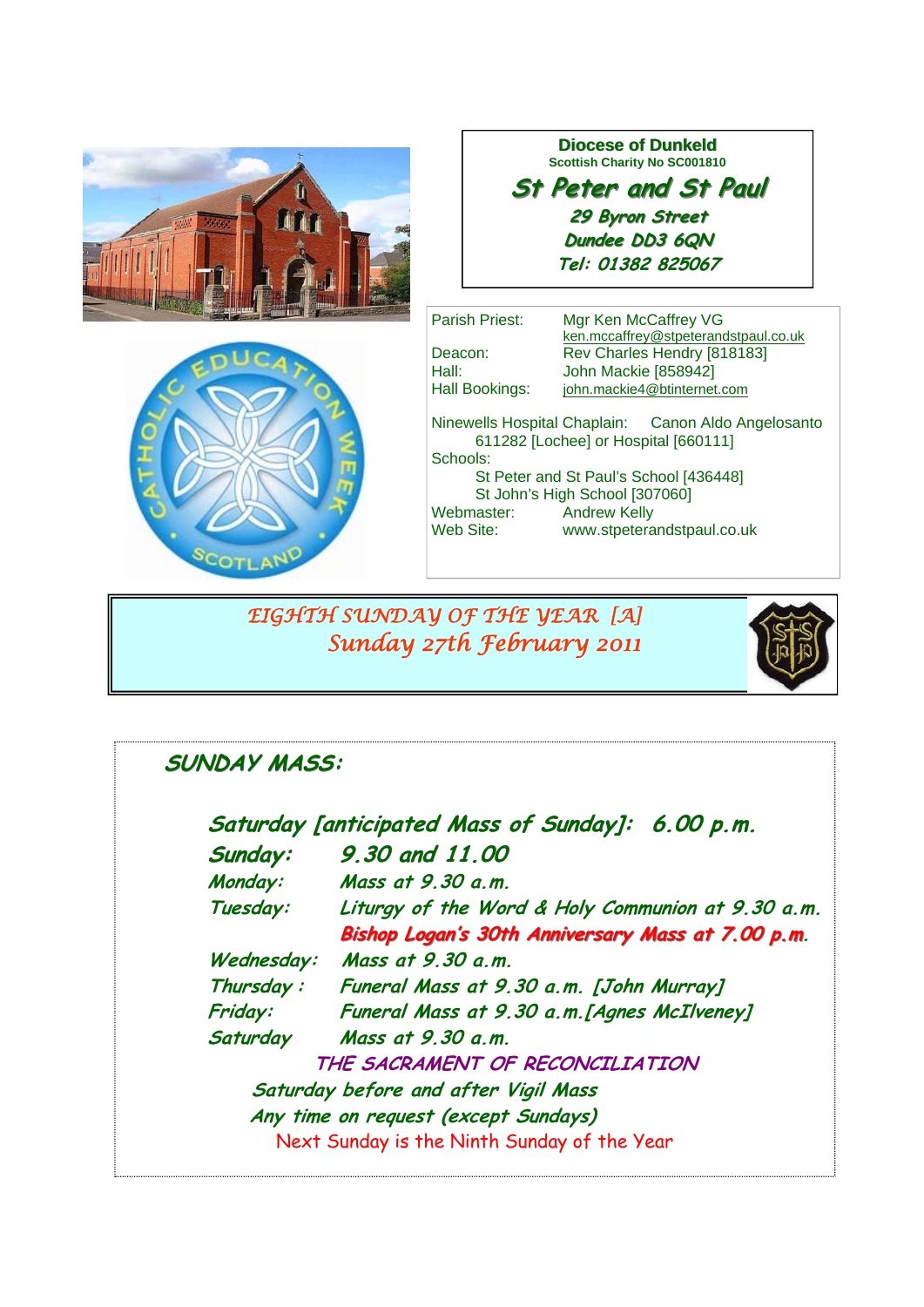### *COLLECTIONS*

**Sunday 20th February £ 973 (£508 was Gift Aid) Many Thanks** 

**SECOND COLLECTION tor the work of SCES and the Catholic Education Commission was £471.50** 

#### CHILDREN'S LITURGY

Children's Liturgy for children from P1 to P4 at 11 o'clock Mass. l

**If one of your family is in hospital, you should let Canon Aldo [who has returned to his duties as hospital chaplain] know.** 

**If someone is sick at home, please let Fr Ken or Deacon Charles know so that Sunday Communion can be arranged**

PLEASE PRAY FOR: **David Mellor, Vincent Gallagher, Pat Lawton, John Murray [Funeral on Thursday at 9.30] & Agnes McIlveney [Funeral on Friday at 9.30]** recently deceased,

And for **Frank Chaplain, Catherine Short, Mary Ann McGarvey, May Greig, John Garvie & Secondo & Teresa Cabrelli** whose anniversaries occur at this time.

Pray also for: **David Donnett, Frankie Brown, Jean McCready, Andrea walker & Margaret Hutchison** who are in hospital.

 And all those who are sick or housebound in our parish and receive the Eucharist each Sunday

St Peter And St Paul's are to host the WORLD DAY OF PRAYER on Friday 4th March, at 7.00 p.m. All are welcome.

### EUCHARISTIC ADORATION

Eucharistic Adoration on Wednesdays from after Mass until 3.30 p.m. Please make an effort to come and pray before the Blessed Sacrament

### ST ANDREW'S CATHEDRAL

Please also note that Mass in the Cathedral on Sunday morning will now be at 11.00 a.m., and not at  $11.30$  a.m.

### **SACRAMENTAL DATES FOR 2011**

Sunday 13 March - Rite of Enrolment at 11.00 a.m. Thursday 24th March - Sacrament of Reconciliation at 2.00 p.m. Thursday 5th May - Confirmation at  $7.00$  p.m. Sunday 12th June - First Communions at 11.00a.m.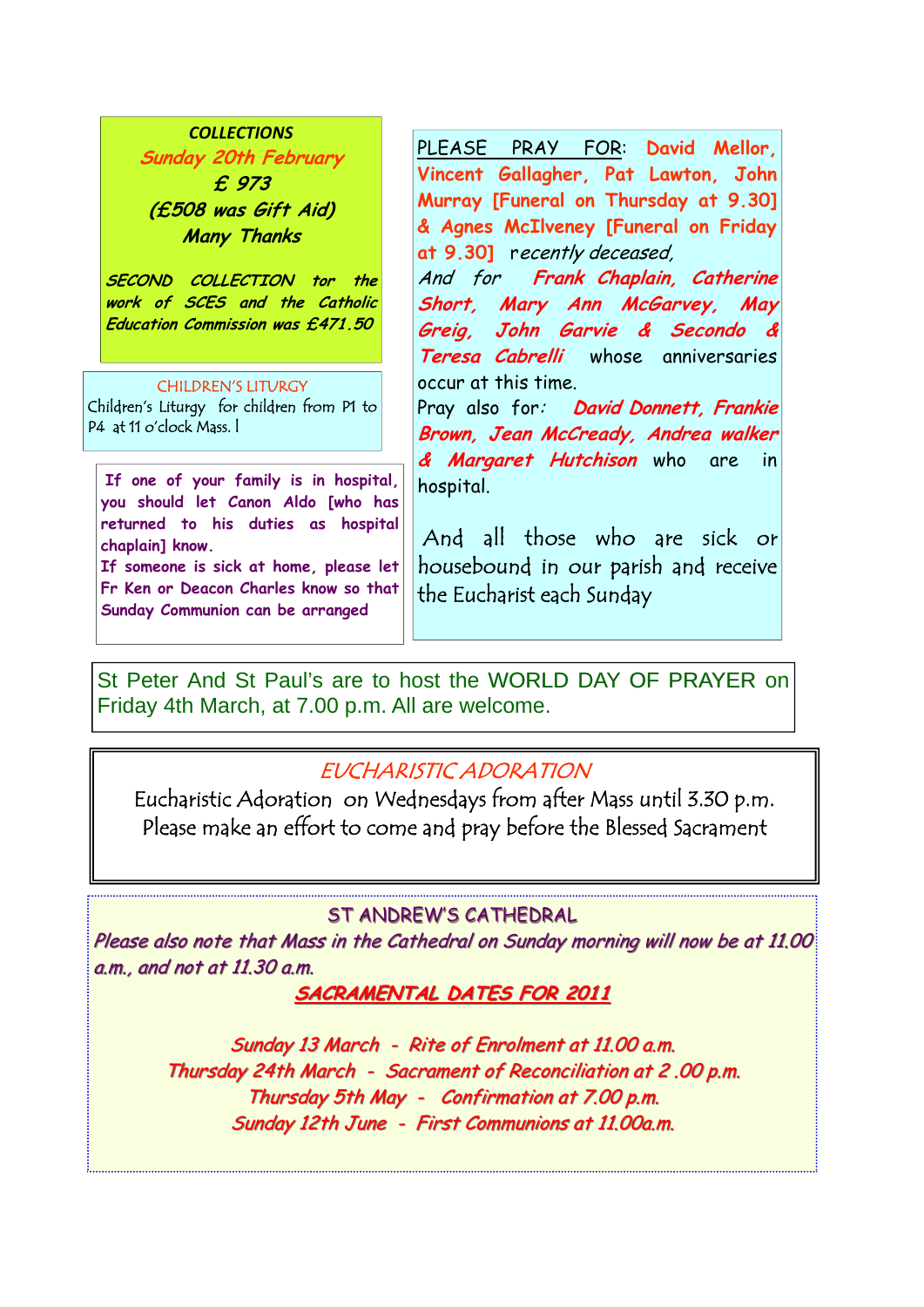### **St Peter and St Paul's Gift Aid – 2011**

**Recently we received from the Inland Revenue a cheque for £2394.50 in respect of offerings made through Gift Aid for our church. This covered the period from January to April 2010 the next claim will be made very soon.** 

**Our Gift Aid scheme will continue as before with the Parish receiving tax back on all monies given to the Church by those who have signed up and are putting their offerings in the envelopes provided. If you have not already signed up for the Gift Aid scheme please consider this it is so easy and brings in much needed revenue for our Church.** 

**The Gift Aid form is simple to complete and all it requires is that you state that you want the Church to be able to claim, from the government, the tax on any donations you ever make. This declaration lasts all your life, although you can cancel it (in writing) at any time if you choose. You will then be given envelopes with a number and not your name, and your donation is recorded each week against that number. There is complete confidentiality and all paperwork for the Gift Aid scheme is kept in a locked cabinet. We must, of course, be able to tell the Inland Revenue each year exactly how much has been given - there can be no doubt about the total. Along with the weekly envelopes we will also include envelopes for Christmas, Easter and Second Collections – it does not matter how little or how large your contribution. It is also possible to make a "one-off" donation – the Church is entitled to claim for all monies given. Please note that there is no demand upon you to give extra – as always, only give what you can afford.** 

**We will receive 28 pence from the government for every £1 you give so a Gift Aid form increases the value of your offering enormously and costs you nothing; If you are a tax payer (and this is not just income tax) will you please consider signing up for this scheme?** 

> **There is no need : to state what you will donate to state how regularly you give to fill in lengthy forms to renew annually**

**And you can opt out at any time you wish.** 

**There will be forms at the back of the Church or for any other information please see Brida or contact her on 01382 826870** 

### **The new Gift Aid envelopes which start on The new Gift Aid envelopes which start on 10 April 2011 will be at the back 10 April 2011 will be at the back of the Church after this week's Masses. of the Church after this week's Masses.**

### **THE SCOTTISH YOUTH CROSS COMES TO DUNKELD DIOCESE**

**The Scottish Youth Cross comes to the Diocese of Dunkeld on Friday 18th march. You are invited to attend an overnight retreat of prayer and reflection around the Cross on Saturday 19th March from 12.30p.m., in the Pastoral Centre. The retreat will finish with Mass in the Cathedral on Sunday 20th March at 11.00 a.m., when the Cross will be carried into the Cathedral by those young people travelling to World Youth day in Madrid. Details are on the Notice Board in the Church Porch.** 

#### ROOTS AND SHOOTS

Continues on Mondays in the Parish Centre from 2.00 p.m. All welcome